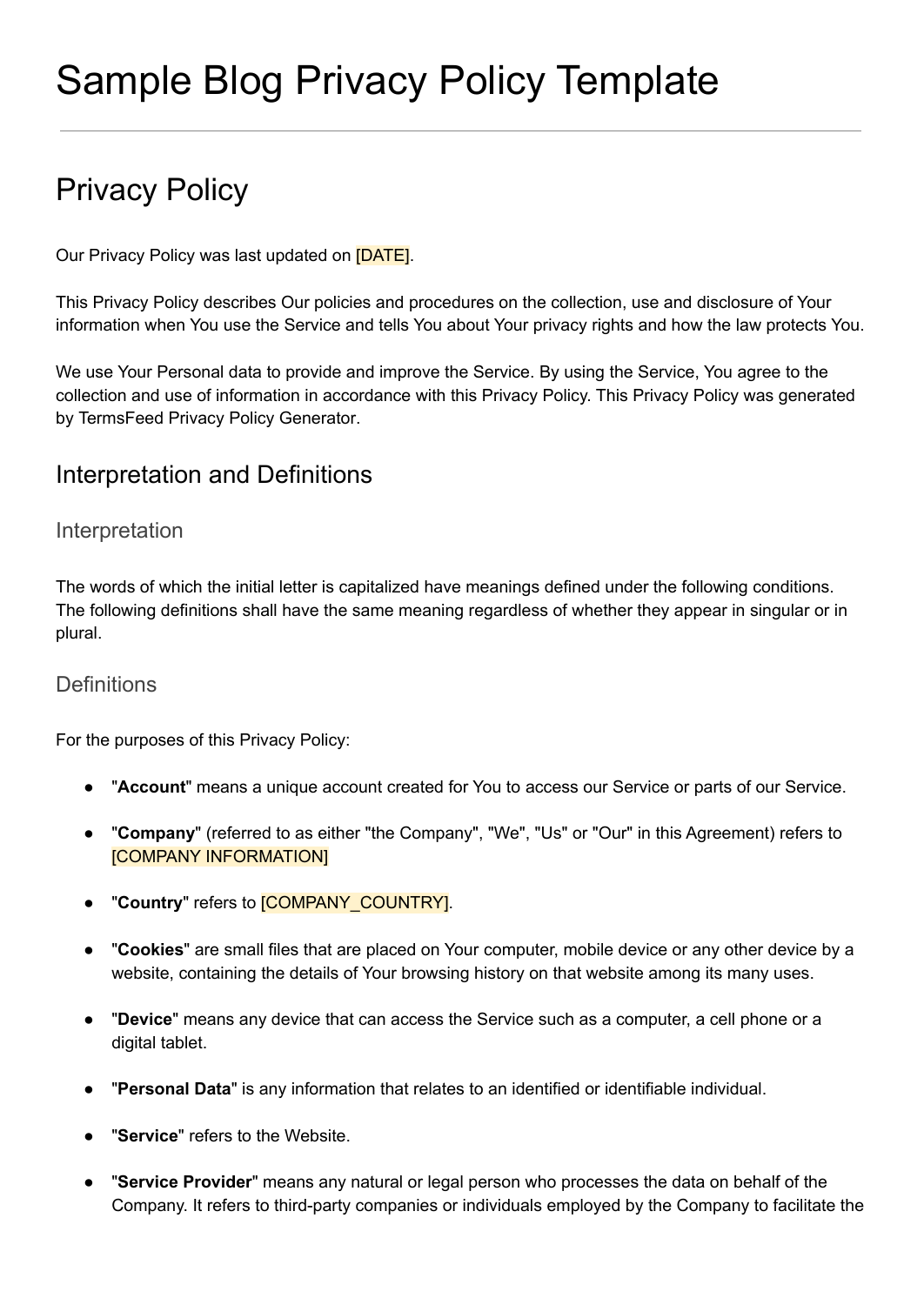Service, to provide the Service on behalf of the Company, to perform services related to the Service or to assist the Company in analyzing how the Service is used.

- "**Usage Data**" refers to data collected automatically, either generated by the use of the Service or from the Service infrastructure itself (for example, the duration of a page visit).
- "**Website**" refers to [WEBSITE NAME], accessible from [WEBSITE\_URL]
- "**You**" means the individual accessing or using the Service, or the company, or other legal entity on behalf of which such individual is accessing or using the Service, as applicable.

## Collecting and Using Your Personal Data

### Types of Data Collected

#### Personal Data

While using Our Service, We may ask You to provide Us with certain personally identifiable information that can be used to contact or identify You. Personally identifiable information may include, but is not limited to:

- Email address
- First name and last name
- Phone number
- Address, State, Province, ZIP/Postal code, City
- Usage Data

#### Usage Data

Usage Data is collected automatically when using the Service.

Usage Data may include information such as Your Device's Internet Protocol address (e.g. IP address), browser type, browser version, the pages of our Service that You visit, the time and date of Your visit, the time spent on those pages, unique device identifiers and other diagnostic data.

When You access the Service by or through a mobile device, We may collect certain information automatically, including, but not limited to, the type of mobile device You use, Your mobile device unique ID, the IP address of Your mobile device, Your mobile operating system, the type of mobile Internet browser You use, unique device identifiers and other diagnostic data.

We may also collect information that Your browser sends whenever You visit our Service or when You access the Service by or through a mobile device.

#### Tracking Technologies and Cookies

We use Cookies and similar tracking technologies to track the activity on Our Service and store certain information. Tracking technologies used are beacons, tags, and scripts to collect and track information and to improve and analyze Our Service. The technologies We use may include: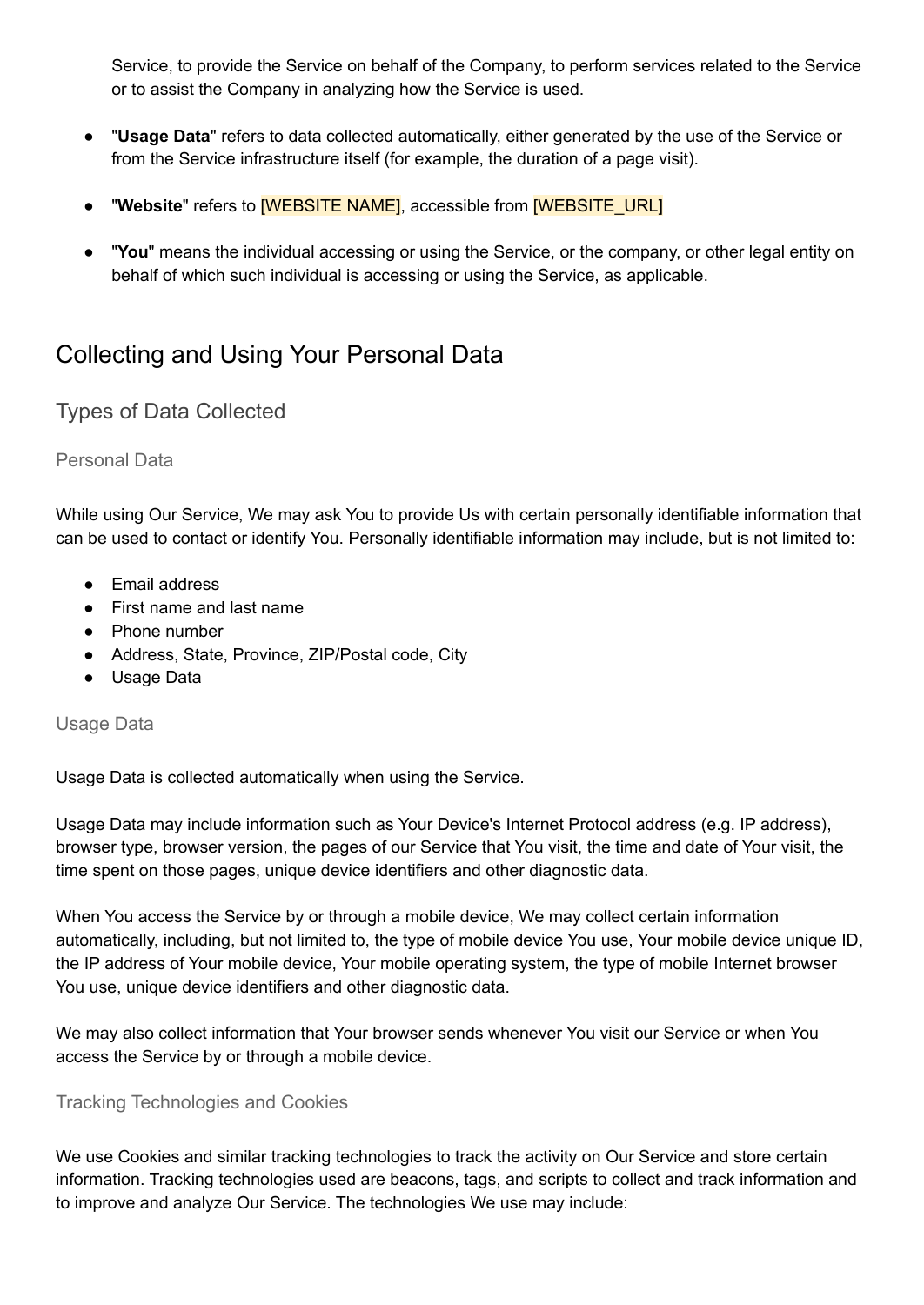- **Cookies or Browser Cookies.** A cookie is a small file placed on Your Device. You can instruct Your browser to refuse all Cookies or to indicate when a Cookie is being sent. However, if You do not accept Cookies, You may not be able to use some parts of our Service. Unless you have adjusted Your browser setting so that it will refuse Cookies, our Service may use Cookies.
- **Web Beacons**. Certain sections of our Service and our emails may contain small electronic files known as web beacons (also referred to as clear gifs, pixel tags, and single-pixel gifs) that permit the Company, for example, to count users who have visited those pages or opened an email and for other related website statistics (for example, recording the popularity of a certain section and verifying system and server integrity).

Cookies can be "Persistent" or "Session" Cookies. Persistent Cookies remain on Your personal computer or mobile device when You go offline, while Session Cookies are deleted as soon as You close Your web browser.

We use both Session and Persistent Cookies for the purposes set out below:

#### **● Necessary / Essential Cookies**

Type: Session Cookies

#### Administered by: Us

Purpose: These Cookies are essential to provide You with services available through the Website and to enable You to use some of its features. They help to authenticate users and prevent fraudulent use of user accounts. Without these Cookies, the services that You have asked for cannot be provided, and We only use these Cookies to provide You with those services.

#### **● Cookies Policy / Notice Acceptance Cookies**

Type: Persistent Cookies

Administered by: Us

Purpose: These Cookies identify if users have accepted the use of cookies on the Website.

#### **● Functionality Cookies**

Type: Persistent Cookies

Administered by: Us

Purpose: These Cookies allow us to remember choices You make when You use the Website, such as remembering your login details or language preference. The purpose of these Cookies is to provide You with a more personal experience and to avoid You having to re-enter your preferences every time You use the Website.

#### **● Tracking and Performance Cookies**

Type: Persistent Cookies

Administered by: Third-Parties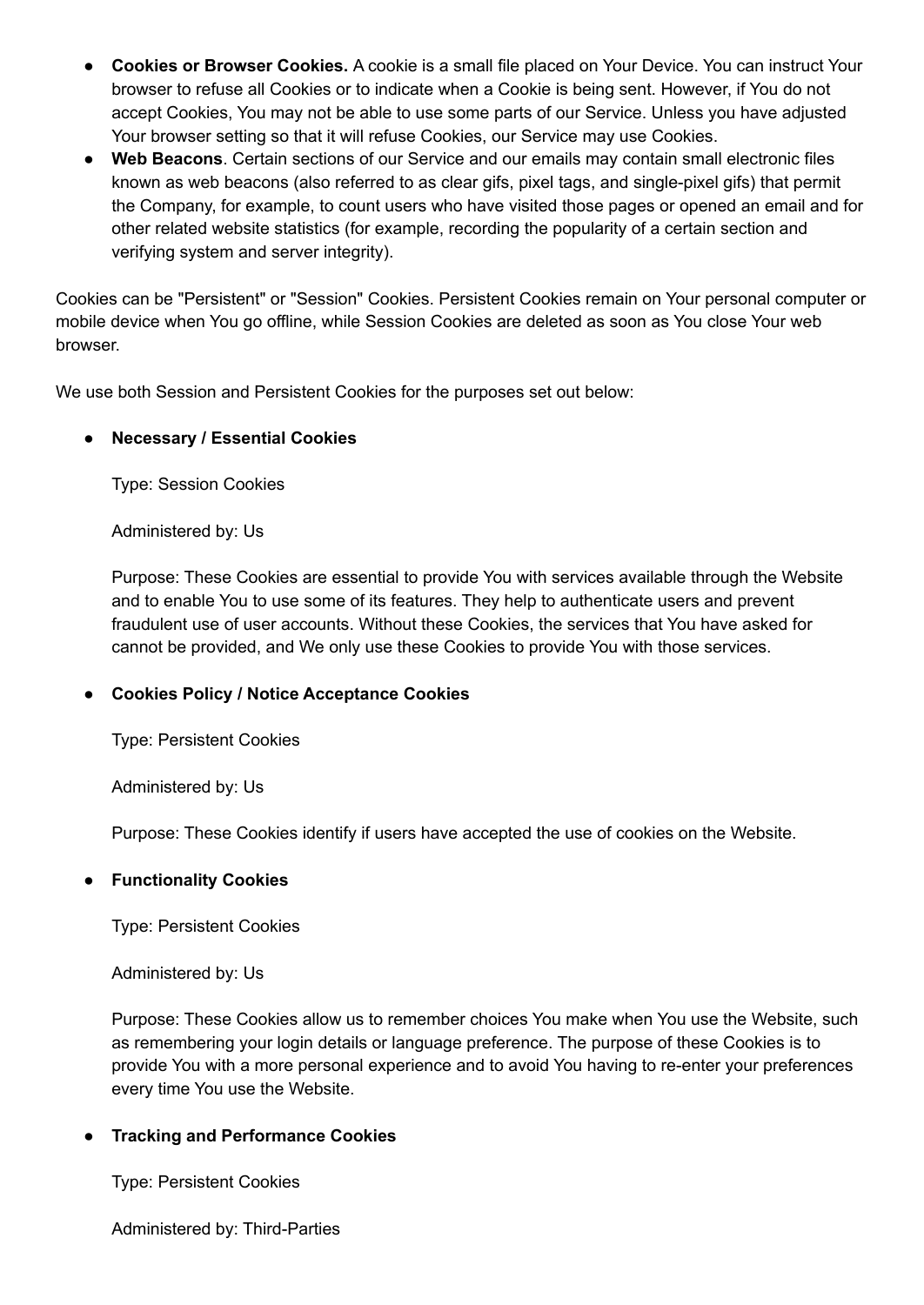Purpose: These Cookies are used to track information about traffic to the Website and how users use the Website. The information gathered via these Cookies may directly or indirectly identify you as an individual visitor. This is because the information collected is typically linked to a pseudonymous identifier associated with the device you use to access the Website. We may also use these Cookies to test new pages, features or new functionality of the Website to see how our users react to them.

For more information about the cookies we use and your choices regarding cookies, please visit our Cookies Policy or the Cookies section of our Privacy Policy.

## Use of Your Personal Data

The Company may use Personal Data for the following purposes:

- **To provide and maintain our Service**, including to monitor the usage of our Service.
- **To manage Your Account:** to manage Your registration as a user of the Service. The Personal Data You provide can give You access to different functionalities of the Service that are available to You as a registered user.
- **For the performance of a contract:** the development, compliance and undertaking of the purchase contract for the products, items or services You have purchased or of any other contract with Us through the Service.
- **To contact You:** To contact You by email, telephone calls, SMS, or other equivalent forms of electronic communication, such as a mobile application's push notifications regarding updates or informative communications related to the functionalities, products or contracted services, including the security updates, when necessary or reasonable for their implementation.
- **To provide You with news**, special offers and general information about other goods, services and events which we offer that are similar to those that you have already purchased or enquired about unless You have opted not to receive such information.
- **To manage Your requests:** To attend and manage Your requests to Us.
- **For business transfers:** We may use Your information to evaluate or conduct a merger, divestiture, restructuring, reorganization, dissolution, or other sale or transfer of some or all of Our assets, whether as a going concern or as part of bankruptcy, liquidation, or similar proceeding, in which Personal Data held by Us about our Service users is among the assets transferred.
- **For other purposes:** We may use Your information for other purposes, such as data analysis, identifying usage trends, determining the effectiveness of our promotional campaigns and to evaluate and improve our Service, products, services, marketing and your experience.

We may share Your personal information in the following situations:

- **With Service Providers**: We may share Your personal information with Service Providers to monitor and analyze the use of our Service, for payment processing, to contact You.
- **For business transfers:** We may share or transfer Your personal information in connection with, or during negotiations of, any merger, sale of Company assets, financing, or acquisition of all or a portion of Our business to another company.
- **With Affiliates:** We may share Your information with Our affiliates, in which case we will require those affiliates to honor this Privacy Policy. Affiliates include Our parent company and any other subsidiaries, joint venture partners or other companies that We control or that are under common control with Us.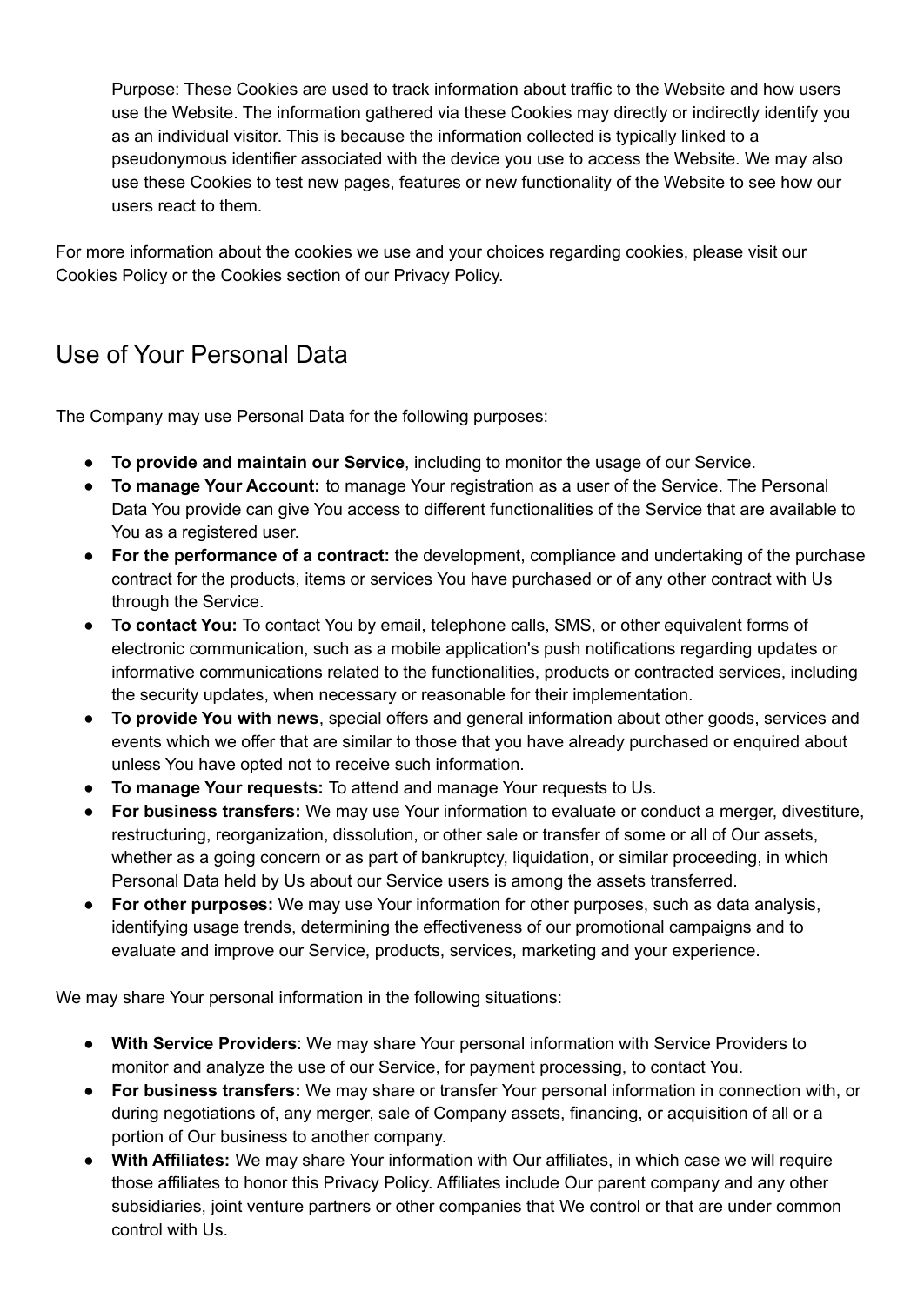- **With business partners:** We may share Your information with Our business partners to offer You certain products, services or promotions.
- **With other users:** when You share personal information or otherwise interact in the public areas with other users, such information may be viewed by all users and may be publicly distributed outside.
- **With Your consent:** We may disclose Your personal information for any other purpose with Your consent.

### Retention of Your Personal Data

The Company will retain Your Personal Data only for as long as is necessary for the purposes set out in this Privacy Policy. We will retain and use Your Personal Data to the extent necessary to comply with our legal obligations (for example, if we are required to retain your data to comply with applicable laws), resolve disputes, and enforce our legal agreements and policies.

The Company will also retain Usage Data for internal analysis purposes. Usage Data is generally retained for a shorter period of time, except when this data is used to strengthen the security or to improve the functionality of Our Service, or We are legally obligated to retain this data for longer time periods.

## Transfer of Your Personal Data

Your information, including Personal Data, is processed at the Company's operating offices and in any other places where the parties involved in the processing are located. It means that this information may be transferred to — and maintained on — computers located outside of Your state, province, country or other governmental jurisdiction where the data protection laws may differ than those from Your jurisdiction.

Your consent to this Privacy Policy followed by Your submission of such information represents Your agreement to that transfer.

The Company will take all steps reasonably necessary to ensure that Your data is treated securely and in accordance with this Privacy Policy and no transfer of Your Personal Data will take place to an organization or a country unless there are adequate controls in place including the security of Your data and other personal information.

## Disclosure of Your Personal Data

### Business Transactions

If the Company is involved in a merger, acquisition or asset sale, Your Personal Data may be transferred. We will provide notice before Your Personal Data is transferred and becomes subject to a different Privacy Policy.

### Law enforcement

Under certain circumstances, the Company may be required to disclose Your Personal Data if required to do so by law or in response to valid requests by public authorities (e.g. a court or a government agency).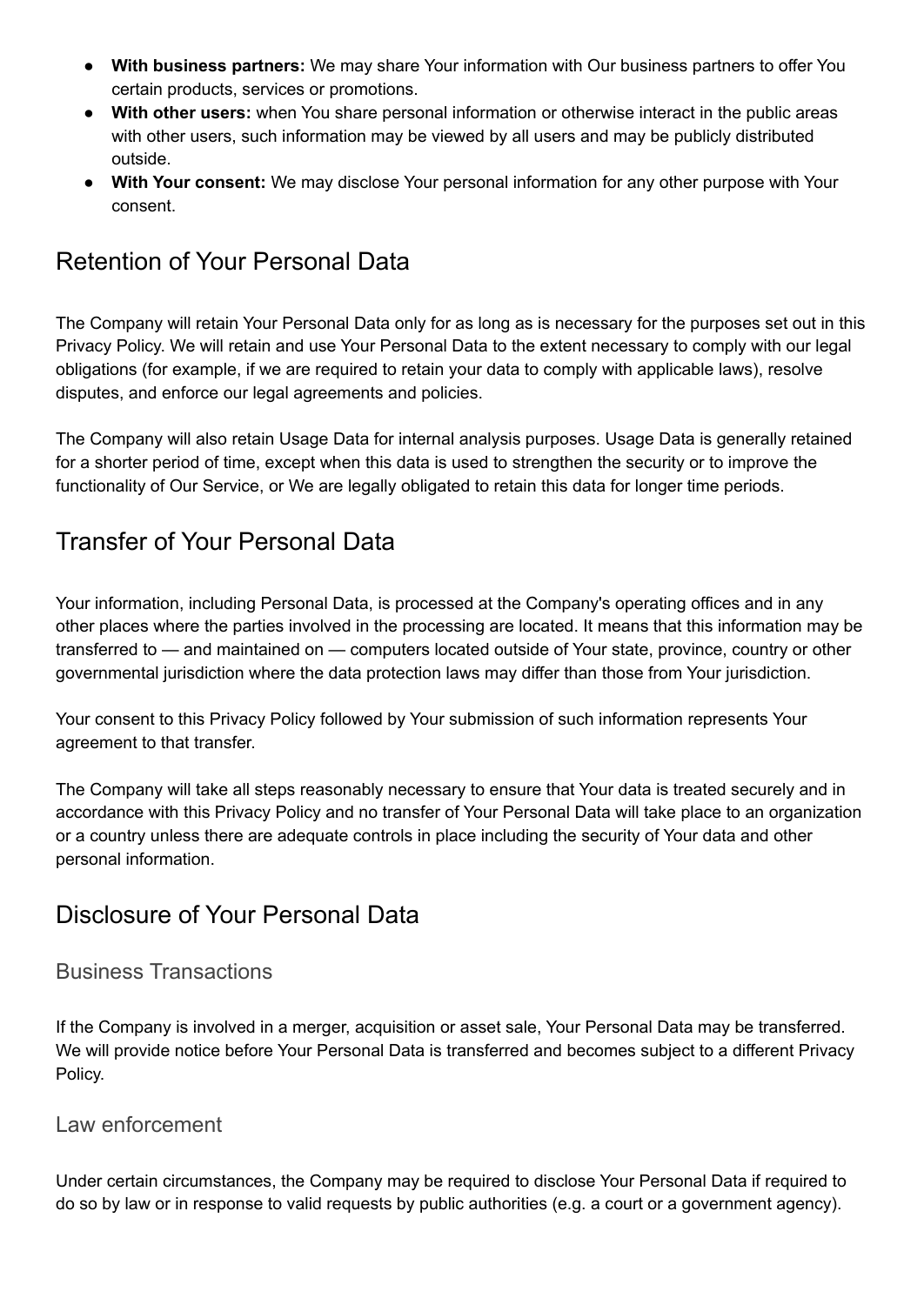### Other legal requirements

The Company may disclose Your Personal Data in the good faith belief that such action is necessary to:

- Comply with a legal obligation
- Protect and defend the rights or property of the Company
- Prevent or investigate possible wrongdoing in connection with the Service
- Protect the personal safety of Users of the Service or the public
- Protect against legal liability

## Security of Your Personal Data

The security of Your Personal Data is important to Us, but remember that no method of transmission over the Internet, or method of electronic storage is 100% secure. While We strive to use commercially acceptable means to protect Your Personal Data, We cannot guarantee its absolute security.

## Detailed Information on the Processing of Your Personal Data

The Service Providers We use may have access to Your Personal Data. These third-party vendors collect, store, use, process and transfer information about Your activity on Our Service in accordance with their Privacy Policies.

### Analytics

We may use third-party Service providers to monitor and analyze the use of our Service.

[LIST]

## Children's Privacy

Our Service does not address anyone under the age of 13. We do not knowingly collect personally identifiable information from anyone under the age of 13. If You are a parent or guardian and You are aware that Your child has provided Us with Personal Data, please contact Us. If We become aware that We have collected Personal Data from anyone under the age of 13 without verification of parental consent, We take steps to remove that information from Our servers.

If We need to rely on consent as a legal basis for processing Your information and Your country requires consent from a parent, We may require Your parent's consent before We collect and use that information.

### Links to Other Websites

Our Service may contain links to other websites that are not operated by Us. If You click on a third party link, You will be directed to that third party's site. We strongly advise You to review the Privacy Policy of every site You visit.